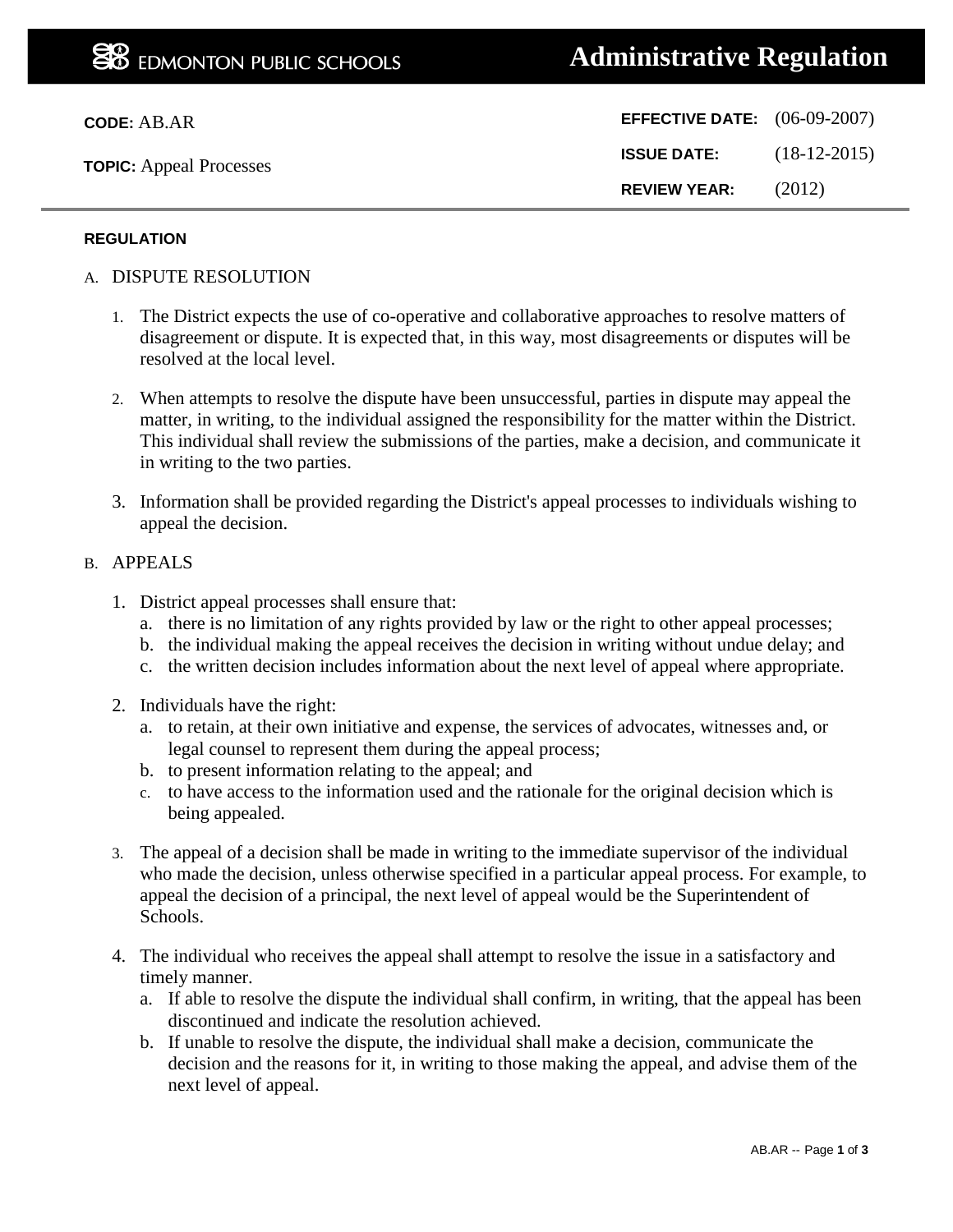- 5. On receipt of an appeal to the Board of Trustees, the Executive Director Governance and Strategic Support Services: schedule the appeal at a meeting of the Board of Trustees or at a meeting of the Caucus Committee of the Board, and advise, in writing, those making the appeal of the time and place of the meeting, the procedures to be followed, that the individual may request a postponement of the hearing, and that decisions of the Board of Trustees may be reviewed by the Minister of Education.
- 6. An appeal process is initiated when a written appeal has been received. Where there are timelines specified in the appeal procedures, these shall commence upon the date of receipt of the appeal.

# C. STUDENT APPEALS

- 1. A principal's decision that significantly affects the education of a student may be appealed, in writing, to the Superintendent of Schools.
- 2. The Superintendent of Schools, or designate, shall review the information provided by the parents and the Principal, and may meet with the parents, the Principal and student where appropriate, to discuss the appeal and attempt to resolve the dispute.
- 3. If able to resolve the dispute, the Superintendent of Schools shall, in writing to the parents, confirm the resolution achieved.
- 4. If unable to resolve the dispute, the Superintendent of Schools shall make a decision, write to the parent indicating the decision, the reasons for it, and the fact that the decision may be appealed to the Board of Trustees, or where the Superintendent of Schools has been delegated the authority for the matter, the Superintendent of Schools' decision may be reviewed by the Minister of Education.
- 5. The appeal process, from the receipt of the written appeal of the Superintendent of Schools' decision until the Board of Trustees' decision, shall proceed without undue delay. Appeals to Board of Trustees initiated after May 31 will be heard at the earliest possible date, but no later than the first scheduled Board of Trustees meeting of the subsequent school year.
- 6. Parents wishing to appeal a decision shall be provided with detailed information about the appeal process, including notice of the time and dates of all meetings, information on the process and procedures to be used for each meeting, and the next level of appeal or review.

## D. SCHOOL COUNCILS

If there is a dispute between the Principal and a majority of the other members of the school council respecting policies proposed or adopted for a school, and if reasonable attempts to resolve the dispute have been unsuccessful, the Principal or the chair of the school council may appeal the matter, in writing, to the Superintendent of Schools. The Superintendent of Schools, or his designate, shall review the submissions of the Principal and the school council, make a decision, and communicate it in writing to the two parties, and advise them of the opportunity to request a hearing before the Board of Trustees.